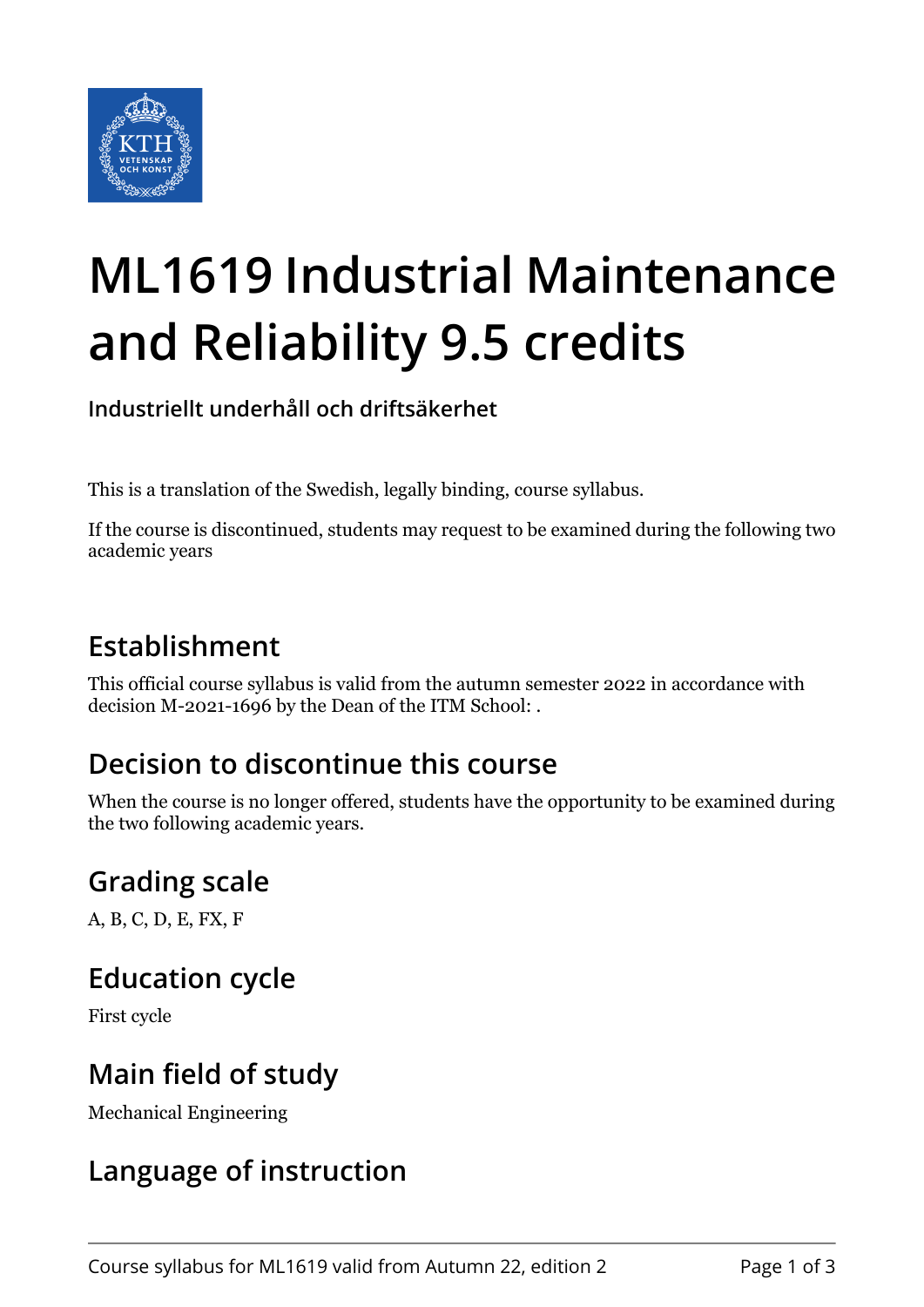The language of instruction is specified in the course offering information in the course catalogue.

# **Intended learning outcomes**

After passing the course, the student should be able to:

1. give an account of basic principles of industrial maintenance and operational reliability

2. give an account of and use sustainability related concepts and tools based on different models, perspectives and definitions (e.g. Agenda 2030, circular economy and climate modelling)

3. identify and give an account of safety aspects and risks for operation of technical production system

4. describe, compare and analyse technical solutions in production systems based on environmental impact and sustainability

5. choose appropriate manufacturing processes from context and have understanding of which possibilities and limitations they have

6. draw conclusions on and argue for how and from which materials existing products are produced, as well as explain how environmental and economic aspects influence this

7. independently and in a structured way create parameterised part models, assembly models of part models, mechanism models with animation, simple dimensioned detail drawings and assembly drawings with exploded views and parts lists in a modern CAD system

8. carry out simple programming and control of microcomputer/PLC

9. in a group carry out an independent project work that results in a functioning technical system; in this is also included to be able to plan a project and carry out/follow up a project plan

10. reproduce and describe a project work in a written report and create presentation material and report orally in front of a group

#### **Course contents**

The course gives basic knowledge in industrial maintenance and operational reliability

The course gives specialised knowledge in industrial technology and production, industrial manufacturing processes and industrial materials science, and in sustainable development for industrial production

Introduction to how technical production system can be analysed is evaluated and improved based on an environment and sustainability perspective

- Systems introduction, part modelling and assembly modelling in a modern 3D CAD system, including documentation of detail and assembly drawings

- Introduction to technical programming, PLC and microcomputers